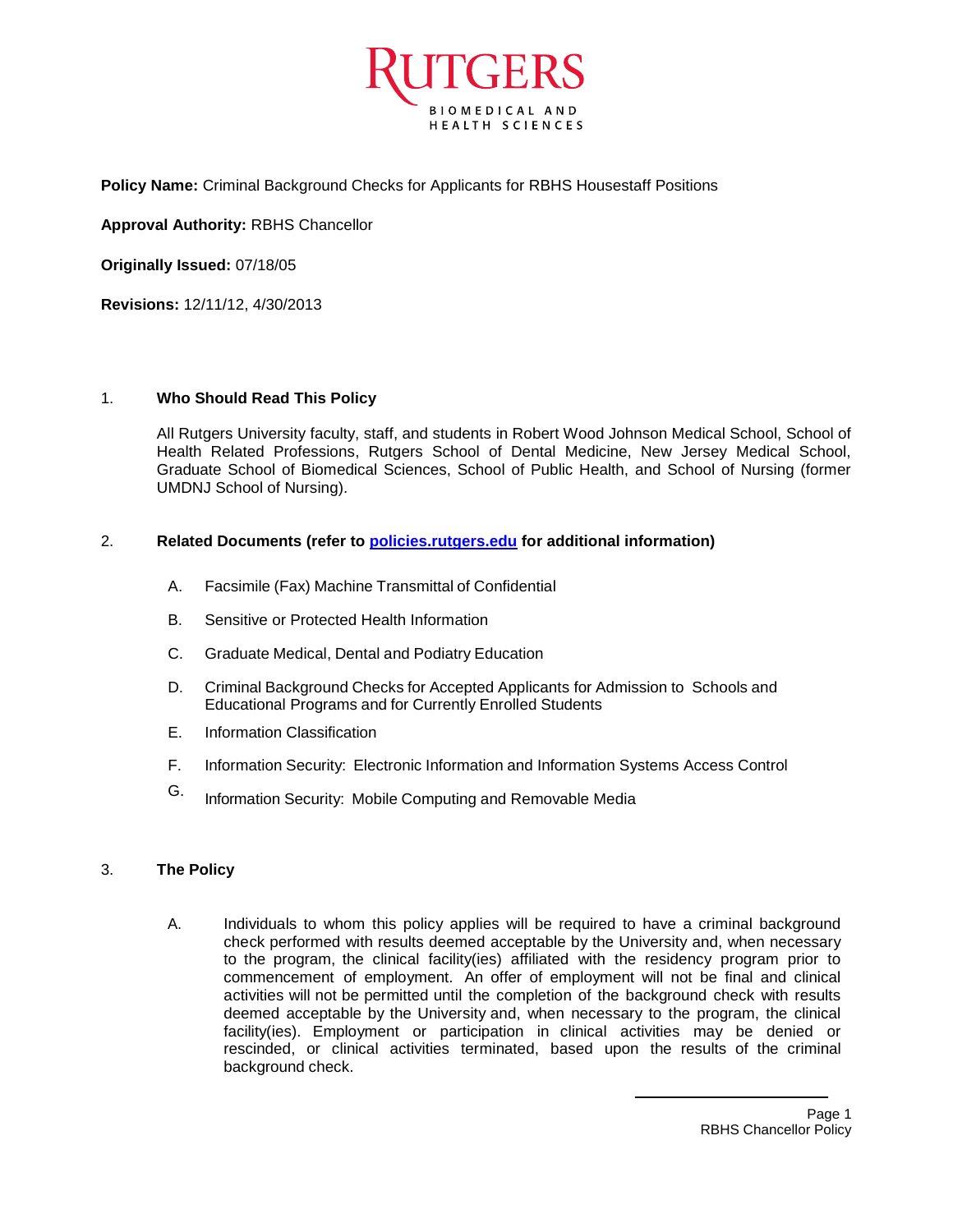- B. Individuals to whom this policy applies must sign a form authorizing the University to have a criminal background check performed on them by a consumer reporting agency engaged by the University to conduct such checks (EXHIBIT A), complete an Accepted Applicant Disclosure Form requiring information about previous convictions and/or guilty or no contest pleas to crimes, misdemeanors or other offenses and including written authorization by the individual for the University to disclose to clinical facilities reports and supplementary materials obtained in connection with criminal background checks; these individuals must also agree to immediately inform the School in the event of any future convictions, guilty pleas or no contest pleas to any crime, misdemeanor or other offense; and in the event of any future arrests, charges or investigations by any law enforcement authorities or professional licensing authority (EXHIBIT B); and complete a Background Check for Regular and Volunteer Staff personal data form (EXHIBIT C).
- C. The background check shall include a Social Security Number trace to confirm past residences, a search of the U.S. Department of Health and Human Services Office of the Inspector General list of excluded Individuals/Entities (LEIE) and a criminal background search. The criminal background search shall involve all levels of criminal offense, all types of adjudications, all legal processes not yet resolved, and all types of offenses, extending as far back as possible.
- D. Omission of required information, or false or misleading information provided by the individual on the Accepted Applicant Disclosure Form (EXHIBIT B) or in any other communication with the University or its Schools may result in denial or rescission of an offer of employment, disciplinary action or dismissal.
- E. The Schools' Office of Graduate Medical or Graduate Dental Education will inform accepted applicants for housestaff positions that criminal background checks will be performed by means of an announcement in any appropriate communication, such as the housestaff manual, bulletin or any other pertinent informational materials stating that:

"As a condition of hiring and participation in clinical activities, housestaff officers will be required to authorize Rutgers to obtain criminal background check(s). Applicants for housestaff officer positions may also be required to obtain a background check themselves or authorize clinical training facilities to conduct this check, and to permit the results to be provided by the reporting agency to Rutgers and to clinical facilities at which training may be scheduled. Offers of employment will not be considered final and clinical activities will not be permitted until completion of the background check, with results deemed acceptable by Rutgers and by clinical facilities at which training may be scheduled. If the results of the background check(s) are not deemed acceptable by Rutgers or by the clinical facility(ies), or if information received indicates that the applicant has provided false or misleading statements, has omitted required information, or in any way is unable to meet the requirements for completion of the program, the offer may be denied or rescinded, and/or the housestaff officer may be disciplined or dismissed. Housestaff officers must also agree to notify the Office of Graduate Medical or Graduate Dental Education and the pertinent Program Director of any convictions, guilty pleas or no contest pleas to any crime, misdemeanor or other offense and of any arrests, charges or investigations by any law enforcement authorities or professional licensing authority, which occur subsequent to the applicant's/housestaff's submission of the Housestaff Disclosure Form."

F. The following language must be included in: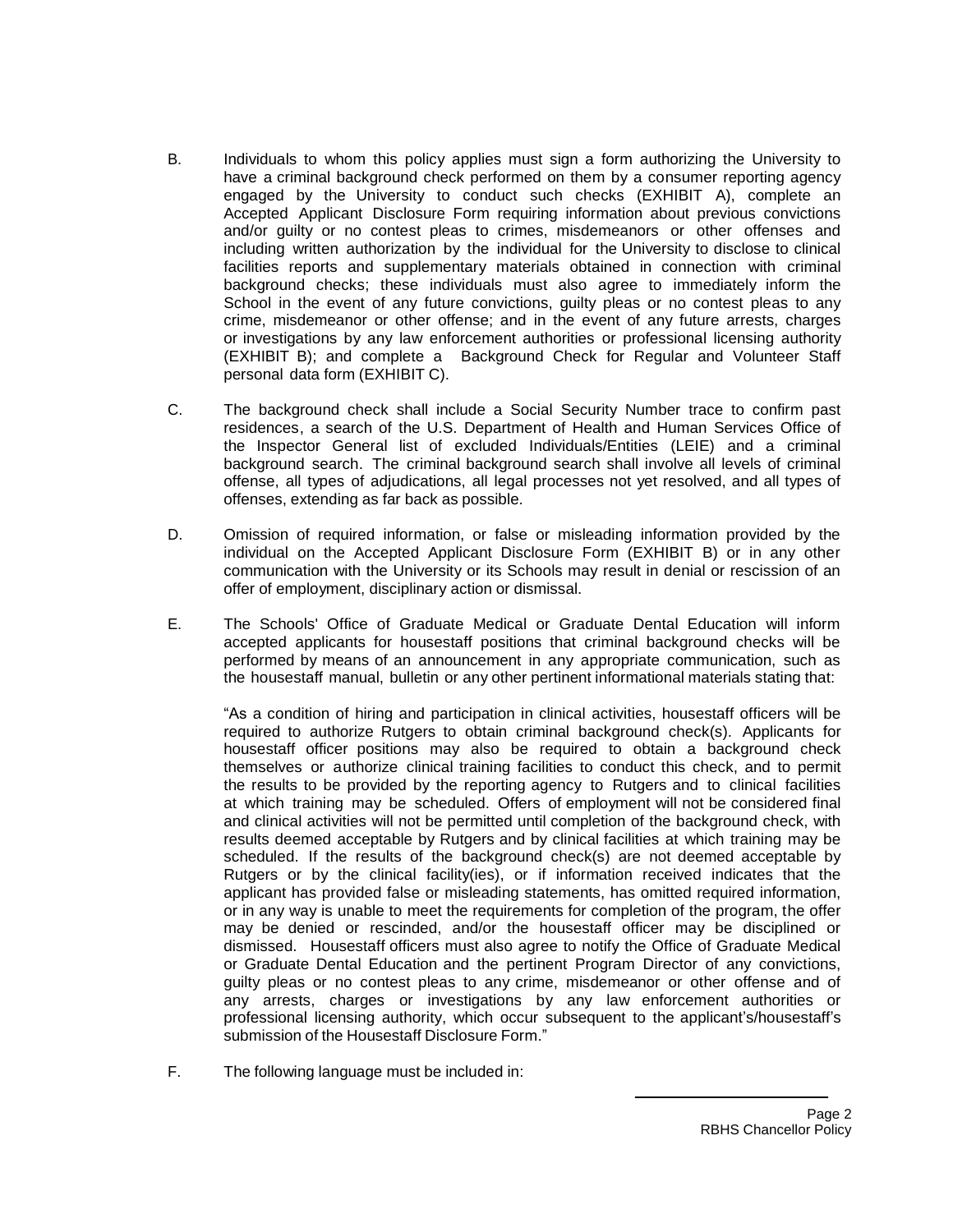1. all the criminal background check clauses of individual resident contracts:

> "The Resident agrees to immediately notify the School in the event of any future convictions, guilty pleas or no contest pleas to any crime, misdemeanor or other offense; and in the event of any future arrests, charges or investigations by any law enforcement authorities or professional licensing authority."

2. any clinical contracts related to residents coming to a Rutgers facility:

> "Residents are required to immediately inform the School in the event of any future convictions, guilty pleas or no contest pleas to any crime, misdemeanor or other offense; and in the event of any future arrests, charges or investigations by any law enforcement authorities or professional licensing authority."

- G. If the background check report reveals information of concern which the University may deem unfavorable, the Office of Graduate Medical or Graduate Dental Education will provide the accepted applicant a copy of the report and the document "A Summary of Your Rights Under the Fair Credit Reporting Act" (EXHIBIT D) and require the individual to provide a detailed written description and explanation of the information contained in the report along with appropriate documentation, specifically police reports. (EXHIBIT E is a sample letter for this purpose.) This information must be returned to the Office of Graduate Medical or Graduate Dental Education within 10 working days of the date the communication is sent to the individual or another date specified by the School in its communication with the individual. The University may also independently seek to obtain additional information, such as a copy of the original criminal charge, in order to corroborate the individual's explanation.
- H. The University, as represented by the Office of Graduate Medical or Graduate Dental Education, the Office of Human Resources, the Office of General Counsel and the pertinent Program Director, will review the report and the accepted applicant's explanation, and will consider factors such as: the nature and seriousness of the offense, the circumstances under which the offense occurred, relationship between the duties to be performed as part of the training program and the offense committed, the age of the person when offense was committed, whether the offense was an isolated or repeated incident, the length of time that has passed since the offense, past employment and history of academic or disciplinary misconduct, evidence of successful rehabilitation, and the accuracy of the information provided by the accepted applicant in the application materials, Disclosure Form or other materials. If the University deems the background check information unfavorable, or if the information received indicates that the accepted applicant/housestaff officer is in any way unable to meet the requirements for completion of the program, or if the individual fails to provide additional documentation as required, an offer of employment may be denied or rescinded, and/or a housestaff officer may be disciplined or dismissed. (See Section I below.) Unresolved criminal charges in the background check or delay by the individual in providing additional documentation as required may necessitate postponement of the University's final decision pending the outcome of the matter.
- I. If an individual's criminal background check report containing information of concern is deemed acceptable to the University, the University may communicate with clinical facilities in which the applicant is expected to receive training at any point during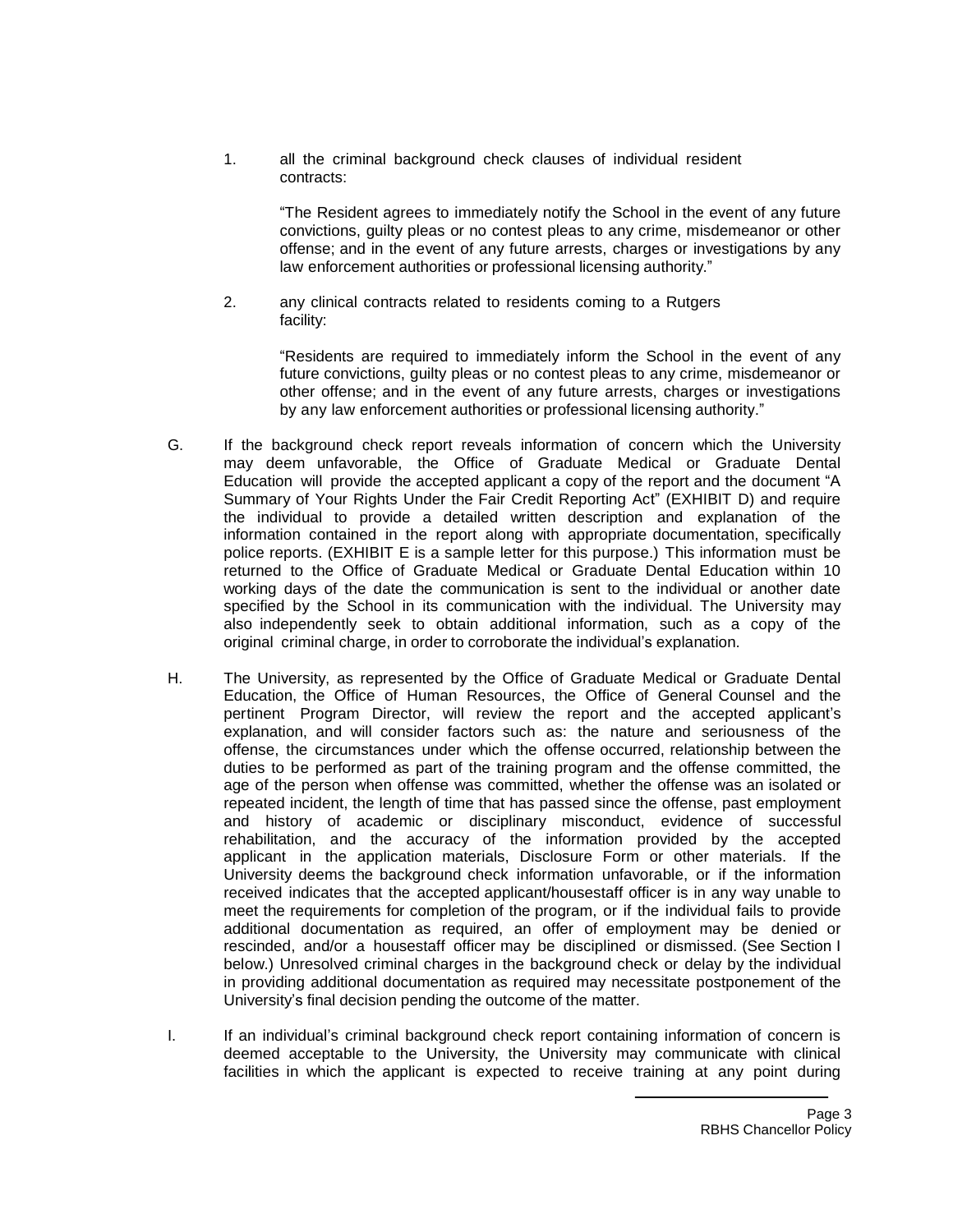employment, for the purpose of disclosing the contents of the report and any supplementary materials obtained concerning the contents of the report. The University will not initially identify the individual by name to the clinical facility. If the clinical facility deems the individual unacceptable for training, the individual's name will not be disclosed to the facility and the Office of Graduate Medical or Graduate Dental Education will advise the individual of the adverse decision, in accordance with

Section I below. If the clinical facility deems the individual acceptable for training and requires identification of the individual, the Office of Graduate Medical or Graduate Dental Education will disclose the name. The Office of Graduate Medical or Graduate Dental Education will also advise the individual that his/her identity and background report materials may be disclosed to clinical facilities at which the housestaff officer will work.

- J. If an individual's offer of employment is denied or rescinded, or a currently employed housestaff officer is subject to an adverse action, based on information obtained from a criminal background report, the individual will be advised of the name and address of the consumer reporting agency that furnished the report and of the right to dispute the accuracy or completeness of any information contained in the report by contacting the consumer reporting agency directly. (See EXHIBIT F for a sample letter withdrawing an offer of employment, and EXHIBIT D for a copy of "A Summary of Your Rights Under the Fair Credit Reporting Act.")
- K. If the University decides, based upon the individual's written description, explanation and documentation about information contained in a criminal background check, that the results of the check are deemed acceptable, the individual shall be informed that the University's positive decision is not a guarantee that every clinical facility will permit the housestaff to participate in its portion of the Rutgers educational program in the future, or that any state will accept the individual as a candidate for employment, permit or licensure. (See EXHIBIT G for sample letter advising applicant of positive decision after review of items of concern.)
- L. Due to the sensitive nature of the information contained in background check reports, individuals implementing this policy must take steps to limit unnecessary disclosure, and must abide by University policies and procedures governing management and disposal of records (see REFERENCES). In addition to background check results, social security numbers are sensitive information, and appropriate steps must be taken to limit unnecessary disclosure of social security numbers and to preserve the security of background check documents containing them. Reasonable measures, such as shredding, must also be used to protect against unauthorized access or use of the information in connection with disposal of the records.

#### I. EXHIBITS

- A. Disclosure and Authorization Form
- B. Housestaff Disclosure Form
- C. Rutgers Background Check for Regular and Volunteer Staff
- D. "A Summary of Your Rights Under the Fair Credit Reporting Act"
- E. Sample letter from a School to an accepted applicant accompanying a criminal background check report containing information of concern and requesting additional information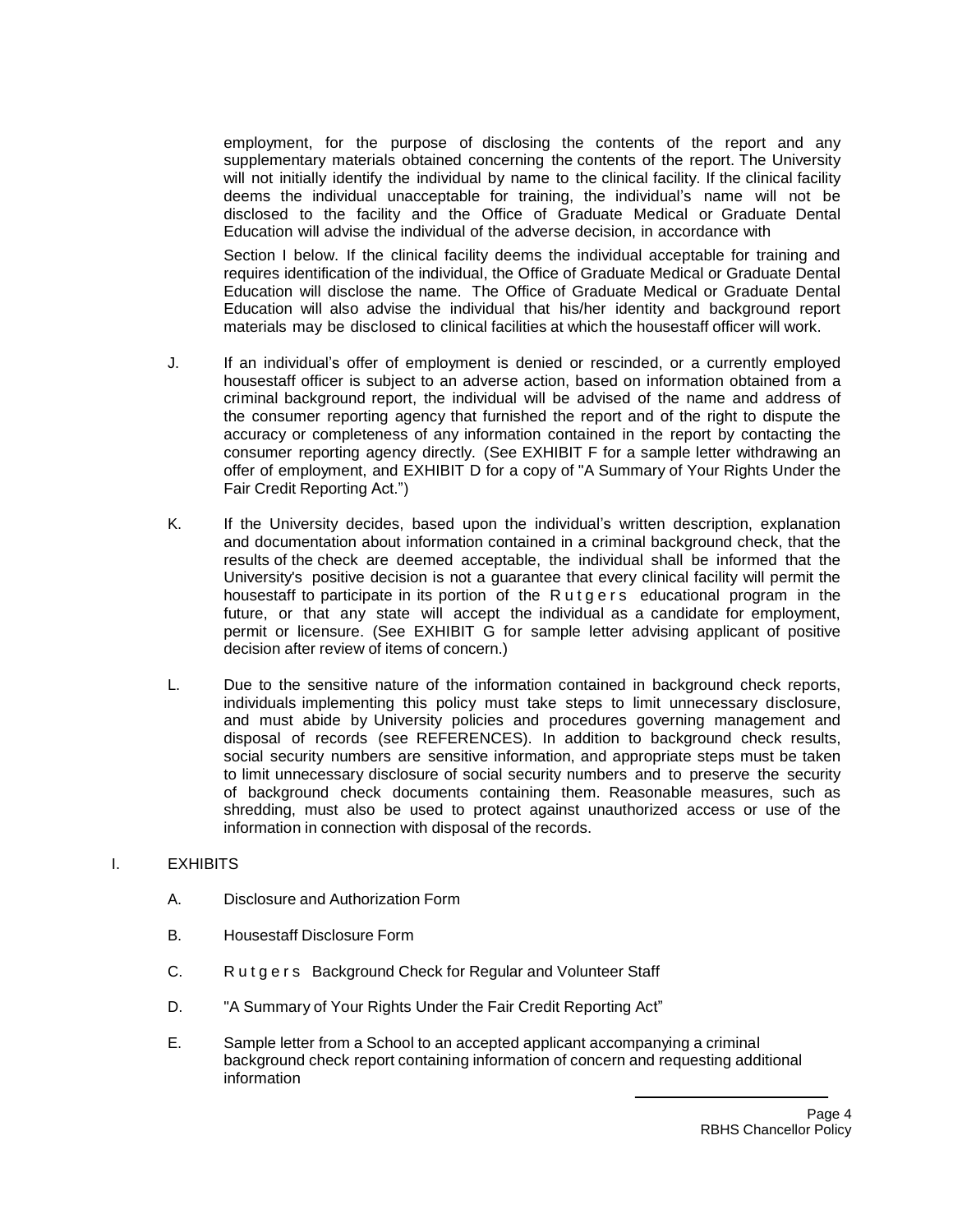- F. Sample letter from a School to an accepted applicant withdrawing an offer of employment
- G. Sample letter advising applicant of positive decision after review of items of concern from a criminal background check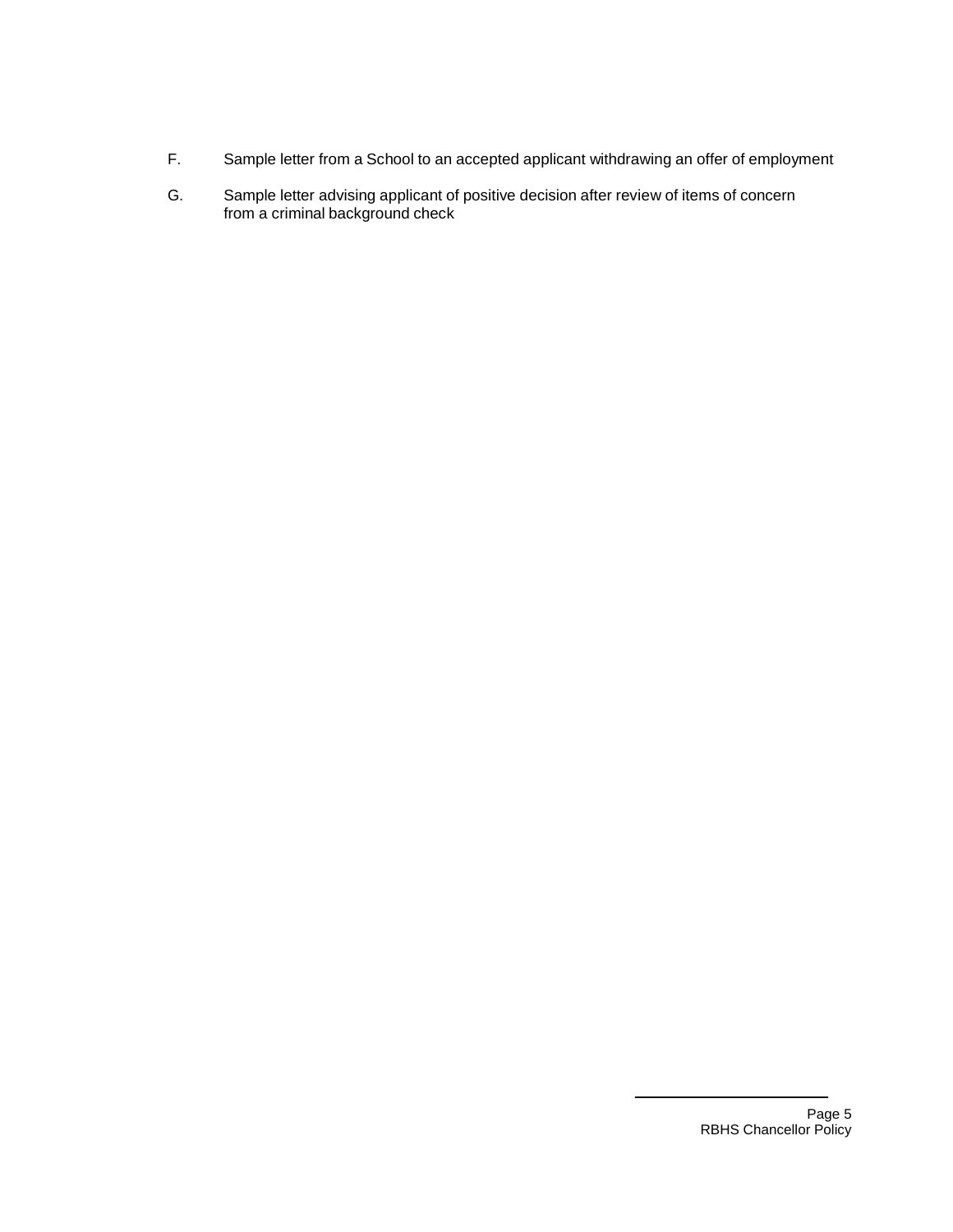#### EXHIBIT A

#### **DISCLOSURE AND AUTHORIZATION FORM (Faculty, Staff, Housestaff, Volunteers)**

In connection with my application for employment or volunteer service with R u t g e r s , I understand that a consumer report or investigative consumer report, as those terms are defined in the Federal Fair Credit Reporting Act as amended (FCRA), 15 U S C 1681 et seq., may be obtained by R u t g e r s from a consumer reporting agency. I understand that the report may include but not be limited to my consumer credit history, education, professional licensing, professional liability claims history, criminal history, driving history, personal character, abilities, work habits, charges of research misconduct, mode of living, residency, immigration status, general reputation, performance, experience and other qualities pertinent to my qualifications for employment or volunteer service, including reasons for termination of past employments. I further understand that the consumer reporting agency may not give out information about me to R u t g e r s without my written consent.

I understand that I am entitled to be informed if an offer of employment or volunteer assignment is withheld because of information obtained from the consumer reporting agency, and in that event, I have (60) sixty days within which to submit a written request to the consumer reporting agency which will provide me with a copy of my file and a "Summary of Your Rights Under the Fair Credit Reporting Act."

I hereby authorize R u t g e r s and affiliated clinical facilities where I will be expected to work to obtain consumer reports in connection with my application for employment or volunteer service with R u t g e r s . I authorize all former employers, listed references, schools, law enforcement agencies and courts, to release to R u t g e r s and/or their representatives information pertaining to me.

*Note: The phrases and wording contained in this authorization are required under the FCRA.* R u t g e r s will not run a credit check on an applicant as part of the investigation unless the position or volunteer *assignment for which applied requires financial information on a prospective candidate. The candidate will be notified if a credit check is required.*

Please Print Name: SS#: Other name(s) used: Applicant Signature: example of the Date: Date: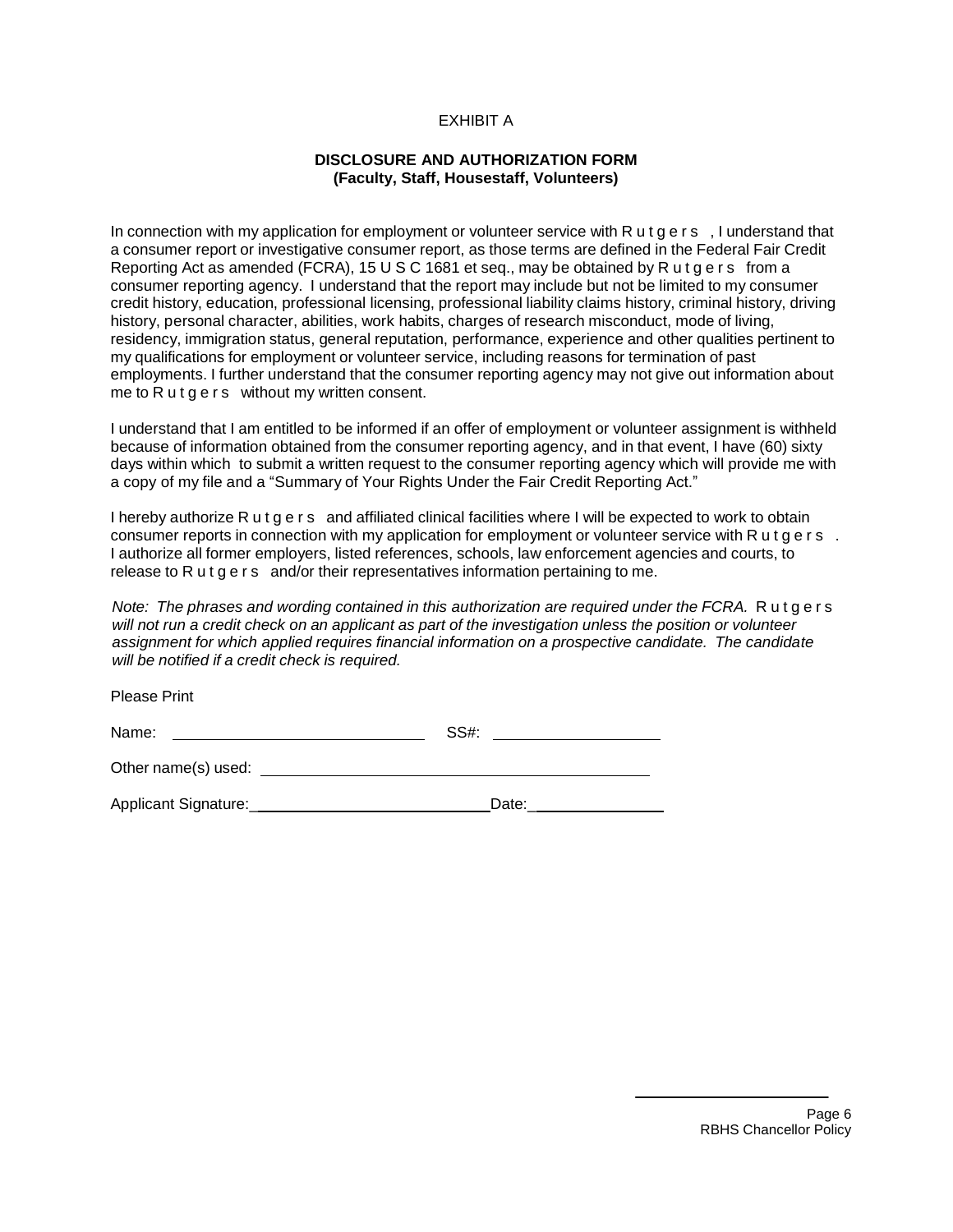## EXHIBIT B

### *(Place on School's letterhead)*

#### **Housestaff Disclosure Form**

Please answer the following questions and return this form with the Disclosure and Authorization Form.

Have you ever been convicted of, or pleaded guilty or no contest to a crime, misdemeanor or other offense? (All convictions, guilty or no contest pleas must be disclosed unless you have a court order [written document] expunging the incident from your records.)

Yes

No

If yes, please describe the specific nature, year, location and disposition to date of the charge:

I hereby release R u t g e r s , its affiliated entities, employees and agents from all liability for requesting the above information and/or criminal background check reports and for acting based on such information and/or reports.

I certify that the information above is true, accurate and complete. Any omission, or false or misleading information may result in actions including, but not limited to, denial or rescission of an offer of admission, disciplinary action or dismissal. I also agree to notify the School of any future convictions, guilty pleas or no contest pleas to any crime, misdemeanor or other offense; and of any future arrests, charges or investigations by any law enforcement authorities or professional licensing authorities by the next business day following the reportable event. If next day reporting is not feasible, I will notify the School as soon as possible, and in no event later than ten working days following the event.

Name:

(Please print)

Signature:

Date: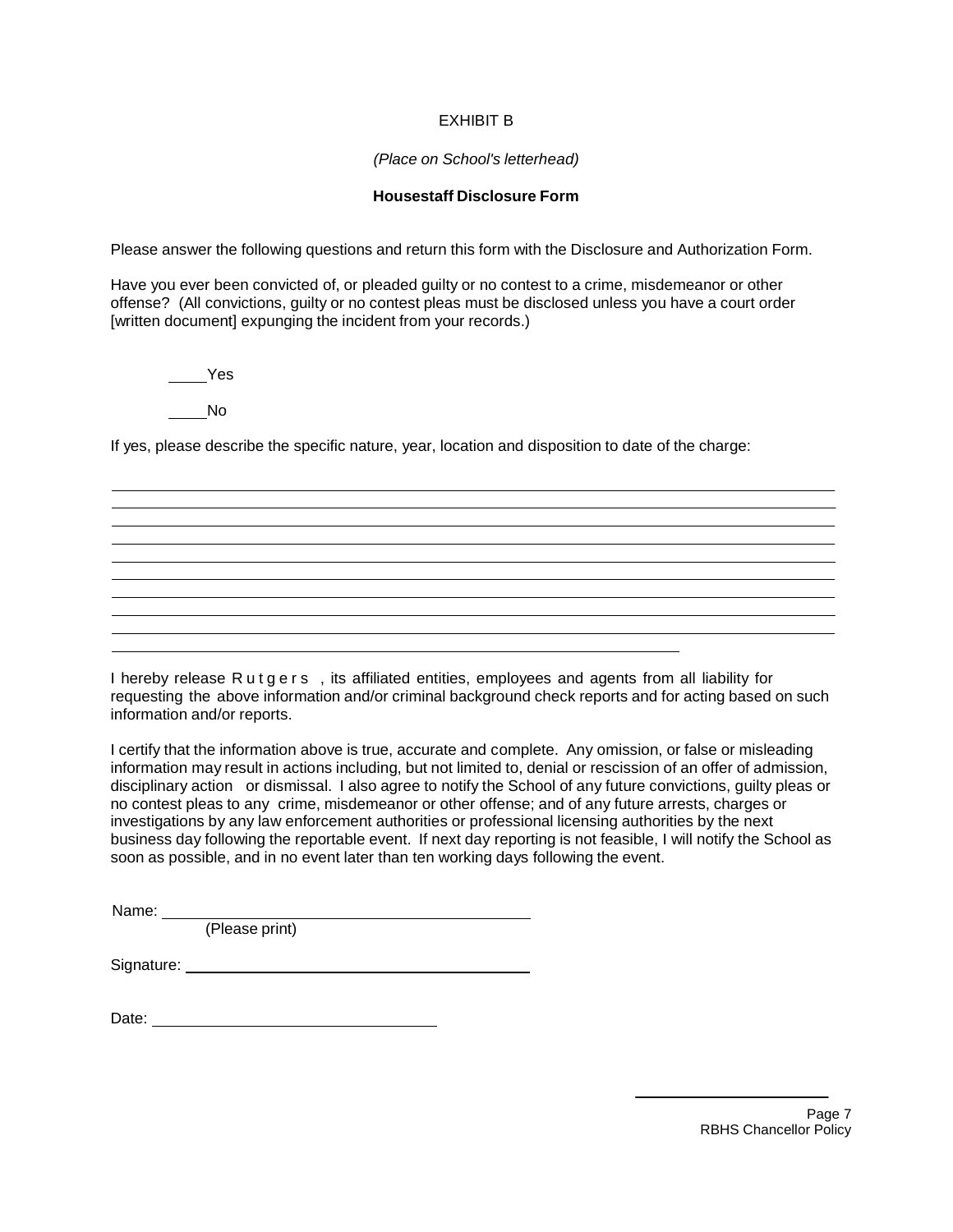# EXHIBIT C

R u t g e r s Background Check for Regular and Volunteer Staff

(Refer to uhr.rutgers.edu)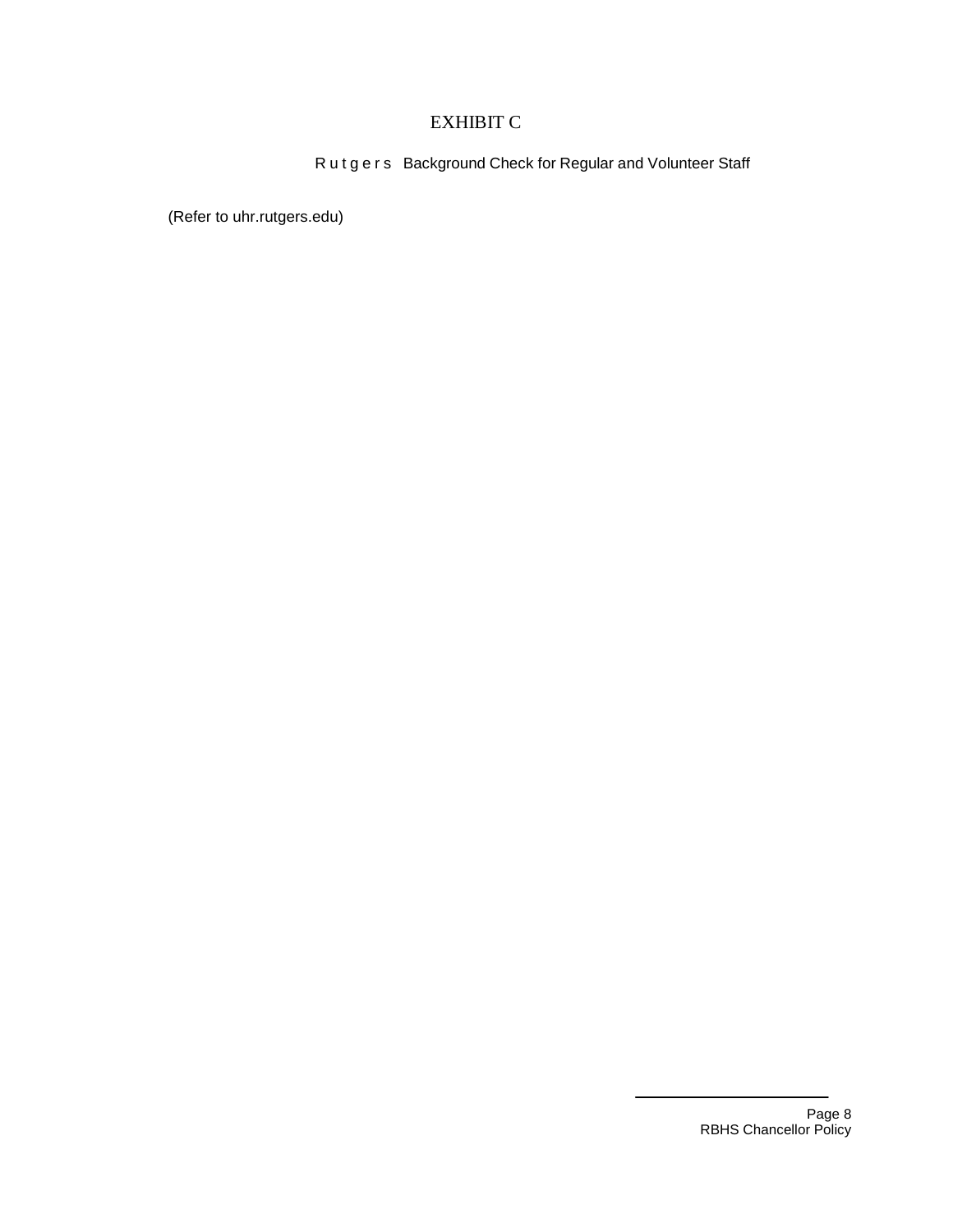#### EXHIBIT D

#### *Para informacion en espanol, visite [www.consumerfinance.gov/learnmore](http://www.consumerfinance.gov/learnmore/) o escribe a la Consumer Financial Protection Bureau, 1700 G Street N.W., Washington, DC 20006.*

#### *A Summary of Your Rights Under the Fair Credit Reporting Act*

#### **A Summary of Your Rights Under the Fair Credit Reporting Act**

The federal Fair Credit Reporting Act (FCRA) promotes the accuracy, fairness, and privacy of information in the files of consumer reporting agencies. There are many types of consumer reporting agencies, including credit bureaus and specialty agencies (such as agencies that sell information about check writing histories, medical records, and rental history records). Here is a summary of your major rights under the FCRA. **For more information, including information about additional rights, go to [www.consumerfinance.gov/learnmore](http://www.consumerfinance.gov/learnmore) or write to: Consumer Financial Protection Bureau, 1700 G Street N.W., Washington, DC 20006.**

#### **You may have additional rights under Maine's FCRA, Me. Rev. Stat. Ann. 10, Sec 1311 et seq.**

- **You must be told if information in your file has been used against you.** Anyone who uses a credit report or another type of consumer report to deny your application for credit, insurance, or employment – or to take another adverse action against you – must tell you, and must give you the name, address, and phone number of the agency that provided the information.
- **You have the right to know what is in your file.** You may request and obtain all the information about you in the files of a consumer reporting agency (your "file disclosure"). You will be required to provide proper identification, which may include your Social Security number. In many cases, the disclosure will be free. You are entitled to a free file disclosure if:
	- a person has taken adverse action against you because of information in your credit report;
	- you are the victim of identify theft and place a fraud alert in your file;
	- your file contains inaccurate information as a result of fraud;
	- you are on public assistance;
	- you are unemployed but expect to apply for employment within 60 days.

In addition, all consumers are entitled to one free disclosure every 12 months upon request from each nationwide credit bureau and from nationwide specialty consumer reporting agencies. See [www.consumerfinance.gov/learnmore](http://www.consumerfinance.gov/learnmore/) for additional information.

- **You have the right to ask for a credit score.** Credit scores are numerical summaries of your credit- worthiness based on information from credit bureaus. You may request a credit score from consumer reporting agencies that create scores or distribute scores used in residential real property loans, but you will have to pay for it. In some mortgage transactions, you will receive credit score information for free from the mortgage lender.
- **You have the right to dispute incomplete or inaccurate information.** If you identify information in your file that is incomplete or inaccurate, and report it to the consumer reporting agency, the agency must investigate unless your dispute is frivolous. See [www.consumerfinance.gov/learnmore](http://www.consumerfinance.gov/learnmore/) for an explanation of dispute procedures.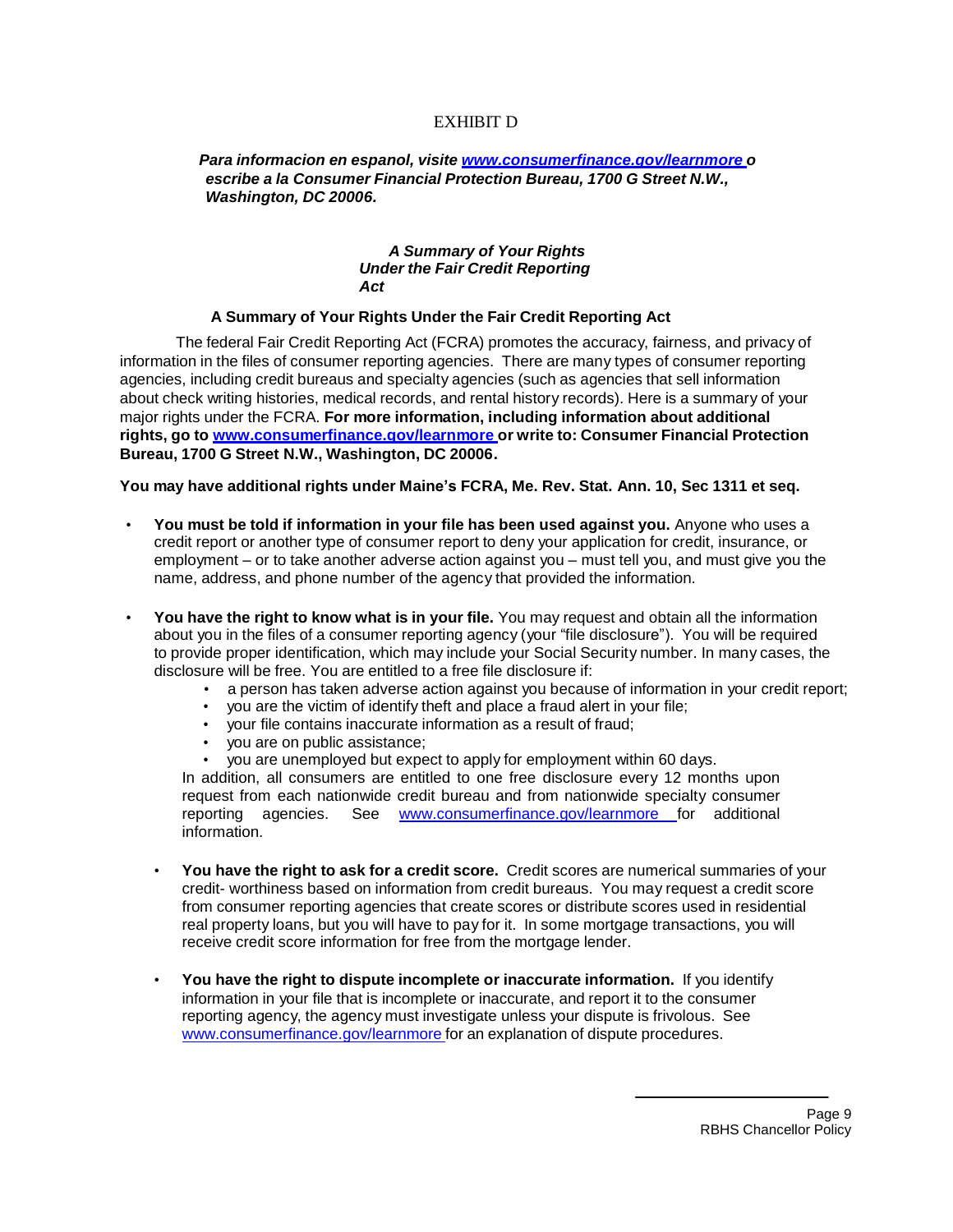#### EXHIBIT D (continued)

- **Consumer reporting agencies must correct or delete inaccurate, incomplete, or unverifiable information.** Inaccurate, incomplete or unverifiable information must be removed or corrected, usually within 30 days. However, a consumer reporting agency may continue to report information it has verified as accurate.
- **Consumer reporting agencies may not report outdated negative information.** In most cases, a consumer reporting agency may not report negative information that is more than seven years old, or bankruptcies that are more than 10 years old.
- **Access to your file is limited.** A consumer reporting agency may provide information about you only to people with a valid need – usually to consider an application with a creditor, insurer, employer, landlord, or other business. The FCRA specifies those with a valid need for access.
- **You must give your consent for reports to be provided to employers.** A consumer reporting agency may not give out information about you to your employer, or a potential employer, without your written consent given to the employer. Written consent generally is not required in the trucking industry. For more information, go to [www.consumerfinance.gov/learnmore.](http://www.consumerfinance.gov/learnmore/)
- **You may limit "prescreened" offers of credit and insurance you get based on information in your credit report.** Unsolicited "prescreened" offers for credit and insurance must include a toll-free phone number you can call if you choose to remove your name and address from the lists these offers are based on. You may opt-out with the nationwide credit bureaus at 1-888-567-8688.
- **You may seek damages from violators.** If a consumer reporting agency, or, in some cases, a user of consumer reports or a furnisher of information to a consumer reporting agency violates the FCRA, you may be able to sue in state or federal court.
- **Identity theft victims and active duty military personnel have additional rights.** For more information, visit [www.consumerfinance.gov/learnmore.](http://www.consumerfinance.gov/learnmore/)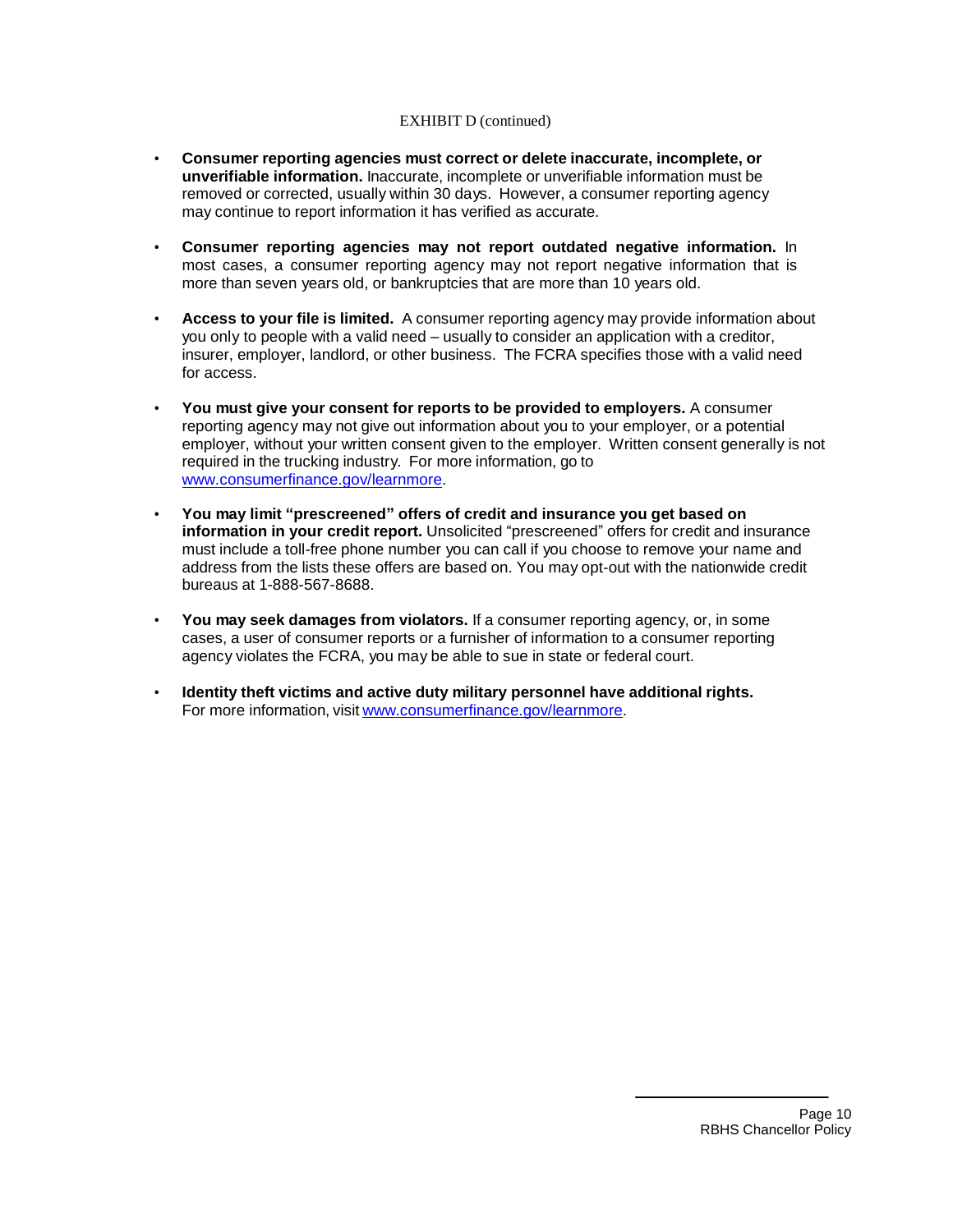#### EXHIBIT D (continued)

**States may enforce the FCRA, and many states have their own consumer reporting laws. In some cases, you may have more rights under state law. For more information, contact your state or local consumer protection agency or your state Attorney General. For information about your federal rights, contact:**

| <b>TYPE OF BUSINESS:</b>                                                                                                                                                                                                                                                                                                  | <b>CONTACT:</b>                                                                                                                                                                    |
|---------------------------------------------------------------------------------------------------------------------------------------------------------------------------------------------------------------------------------------------------------------------------------------------------------------------------|------------------------------------------------------------------------------------------------------------------------------------------------------------------------------------|
| 1.a. Banks, savings associations, and credit unions with total assets of<br>over \$10 billion and their<br>affiliates.                                                                                                                                                                                                    | a. Bureau of Consumer Financial Protection<br>1700 G Street NW<br>Washington, DC<br>20006                                                                                          |
| b. Such affiliates that are not banks, savings associations, or credit<br>unions also should list, in addition to the Bureau:                                                                                                                                                                                             | b. Federal Trade Commission: Consumer<br>Response Center - FCRA<br>Washington, DC 20580                                                                                            |
| 2. To the extent not included in item 1 above:                                                                                                                                                                                                                                                                            | a. Office of the Comptroller of the Currency<br><b>Customer Assistance Group</b><br>1301 McKinney Street, Suite 3450                                                               |
| a. National banks, federal savings associations, and federal<br>branches and federal agencies of foreign banks                                                                                                                                                                                                            | Houston, TX 77010-9050                                                                                                                                                             |
| b. State member banks, branches and agencies of foreign banks<br>(other than federal branches, federal agencies, and insured state<br>branches of foreign banks), commercial lending companies owned<br>or controlled by foreign banks, and organizations operating under<br>section 25 or 25A of the Federal Reserve Act | b. Federal Reserve Consumer Help Center<br>P.O. Box 1200<br>Minneapolis, MN 55480<br>c. FDIC Consumer                                                                              |
| c. Nonmember Insured Banks, Insured State Branches of Foreign<br>Banks, and insured state savings associations                                                                                                                                                                                                            | Response Center 1100<br>Walnut Street, Box #11<br>Kansas City, MO 64106                                                                                                            |
| d. Federal Credit Unions                                                                                                                                                                                                                                                                                                  | d. National Credit Union<br>Administration Office of                                                                                                                               |
| 3. Air carriers                                                                                                                                                                                                                                                                                                           | Asst. General Counsel for Aviation Enforcement<br>& Proceedings<br>Department of Transportation<br>400 Seventh Street                                                              |
| 4. Creditors Subject to Surface Transportation Board                                                                                                                                                                                                                                                                      | Office of Proceedings, Surface Transportation<br>Board<br>Department of Transportation<br>1925 K Street NW                                                                         |
| 5. Creditors Subject to Packers and Stockyards Act                                                                                                                                                                                                                                                                        | Nearest Packers and Stockyards Administration                                                                                                                                      |
| 6. Small Business Investment Companies                                                                                                                                                                                                                                                                                    | area supervisor<br>Associate Deputy Administrator for Capital<br>Access<br>United States Small Business<br>Administration 406 Third Street,                                        |
| 7. Brokers and Dealers                                                                                                                                                                                                                                                                                                    | Securities and Exchange Commission<br>100 F St NE<br>Washington, DC 20549                                                                                                          |
| 8. Federal Land Banks, Federal Land Bank Associations, Federal<br>Intermediate Credit Banks, and Production Credit Associations                                                                                                                                                                                           | <b>Farm Credit Administration</b><br>1501 Farm Credit<br>Drive McLean, VA                                                                                                          |
| 9. Retailers, Finance Companies, and All Other Creditors Not Listed<br>Above                                                                                                                                                                                                                                              | FTC Regional Office for region in which the<br>creditor operates or<br>Federal Trade Commission: Consumer<br>Response Center - FCRA Washington, DC<br>20580<br>$(077)$ 202<br>1057 |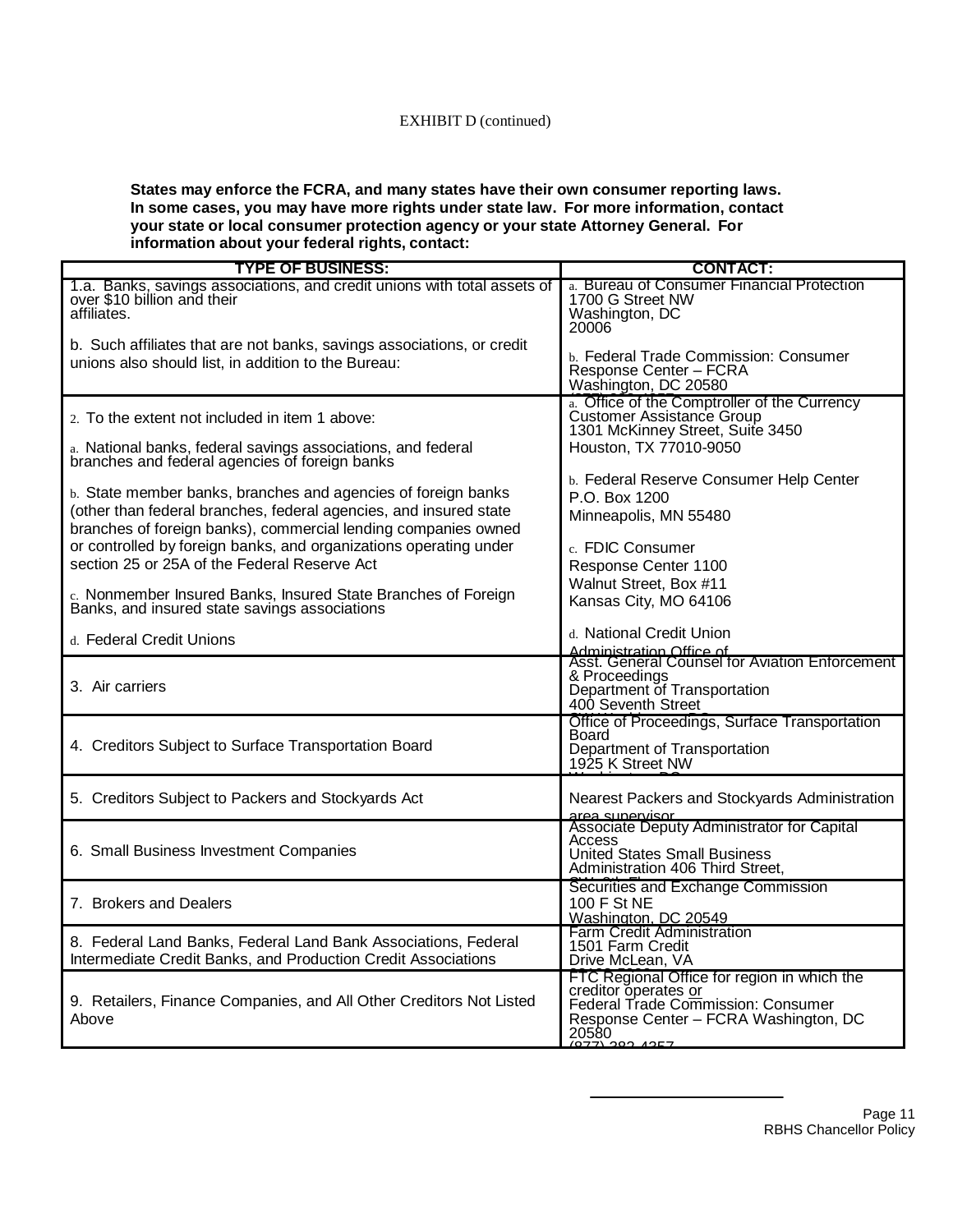## EXHIBIT E

#### **Sample letter from a School to an accepted applicant accompanying a criminal background check report containing information of concern and requesting additional information**

Dear :

Pursuant to the authorization and information you provided, a criminal background check has been completed. A copy of the report produced by the consumer reporting agency is enclosed for your review. You have the right to dispute the accuracy or completeness of any information contained in the report by contacting the consumer reporting agency directly:

#### *(type name and address of consumer reporting agency)*

A copy of "A Summary of Your Rights Under the Fair Credit Reporting Act" is enclosed with this letter. Please review carefully each item in the report and provide a detailed, written description and explanation, along with appropriate documentation, **including police reports**. Pending the resolution of this issue to the satisfaction of Rutgers , your pre-enrollment requirements have not been met and your offer of admission is not final.

Please return your response to the Office of Graduate Medical (or Dental) Education within ten working days of the date of this letter. As noted in your application and in your authorization to conduct the background check, your offer of employment may be denied or rescinded, unless the results of your background check are deemed acceptable by Rutgers and/or the clinical training facilities of your program.

Yours truly,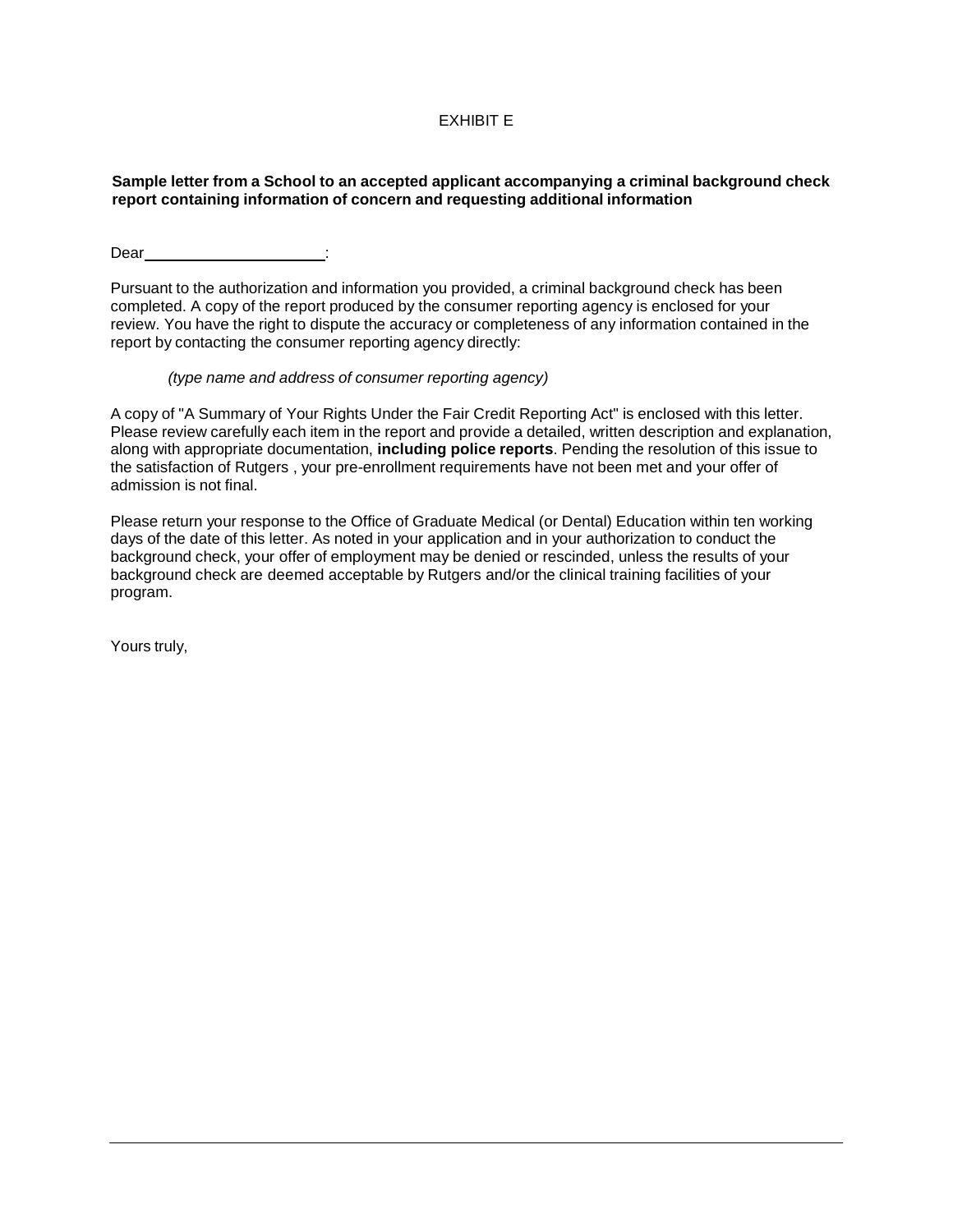## EXHIBIT F

#### **Sample letter from a School to an accepted applicant withdrawing an offer of employment**

Dear :

This is to inform you that the review of the results of your criminal background check and the explanation you provided has been completed. I regret to inform you that the results are not deemed acceptable by Rutgers . Your offer of employment, which was conditioned on results deemed acceptable by Rutgers or the program's clinical affiliates, is therefore withdrawn.

This decision is based, in whole or in part, on information provided in a consumer report furnished by:

*(type name and address of consumer reporting agency)*

Please be advised that the consumer reporting agency did not make the decision to take this action and will be unable to provide you with the specific reasons why you were not offered final admission. You have a right to obtain a free copy of the consumer report which the consumer reporting agency prepared on you by writing to the consumer reporting agency. You also have the right to dispute the accuracy or completeness of any information contained in the report by contacting the consumer reporting agency directly. A copy of "A Summary of Your Rights Under the Fair Credit Reporting Act" is enclosed with this letter. Yours truly,